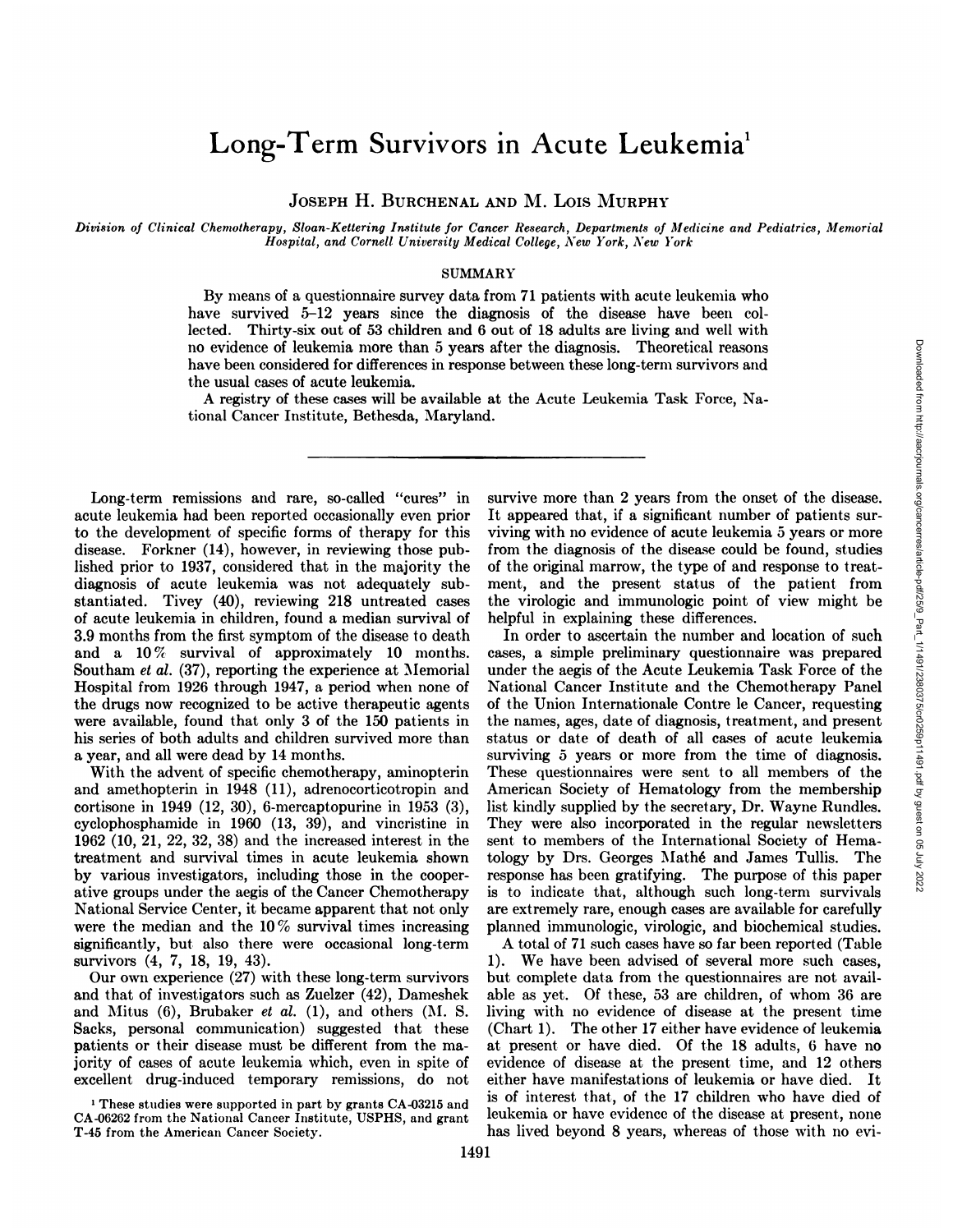| .                |                |
|------------------|----------------|
| Investigator     | No. of cases   |
| <b>Blom</b>      | 1              |
| Bowman           | 1              |
| <b>Brubaker</b>  | 8              |
| <b>Burchenal</b> | $\overline{2}$ |
| Chew             | 1              |
| Cooper           | $\overline{2}$ |
| Dameshek         | $\mathbf{1}$   |
| Darte            | $\overline{2}$ |
| Davis            | 1              |
| DeMarsh          | 1              |
| Doan             | 1              |
| Feldman          | 1              |
| Gaffney          | 4              |
| Hall             | $\mathbf{1}$   |
| Hill             | 3              |
| Holland          | 1              |
| Josephson        | 1              |
| Kraus            | 1              |
| Lee              | 1              |
| Malinvaud        | 1              |
| McElfresh        | 1              |
| McIlvanie        | $\overline{2}$ |
| Meyers           | $\overline{2}$ |
| Muller           | 1              |
| Osgood           | 1              |
| Pavlovsky        | $\mathbf 2$    |
| Pearson          | 1              |
| Pierce           | $\mathbf{1}$   |
| Propp            | 1              |
| Read             | 1              |
| <b>Sacks</b>     | 1              |
| Sakol            | 1              |
| Schwartz         | $\mathbf{1}$   |
| Spurling         | $\mathbf{1}$   |
| Stuckey          | $\overline{2}$ |
| Sullivan         | 1              |
| Tishkoff         | 1              |
| Watson           | 1              |
| Wilkinson        | 1              |
| Wilson           | $\mathbf 2$    |
| Wintrobe         | 1              |
| Zinkham          | $\bf{2}$       |
| Zuelzer          | 8              |
| Total            | 71             |

**TABLE 1 INVESTIGATORS REPORTING LONG-TERM SURVIVORS IN ACUTE LEUKEMIA**

dence of disease 7 are living at 8 years, 6 at 9 years, 2 at 11, and 1 at 12 years. It is well recognized that there is a continuous fall-off in the survivors of acute leukemia, certainly up to 5 years, and, from the children of this series, up to 8 years. It is possible that the lack of deaths after 8 years may represent a discontinuous phase of the curve. Obviously the series is too small at present to more than suggest such a possibility. No data on in cidence can be given for these long-term remissions, how ever, since there is no indication from how large a popu lation of acute leukemias these 71 cases came.

A 2nd letter has been sent out to all those reporting 5-year survivors, requesting the original marrow slides





#### **TABLE 2**

## **TYPE OF TREATMENT USED IN 42 LEUKEMIC PATIENTS WHO Now HAVE No EVIDENCE OF DISEASE MORE THAN 5** YEARS AFTER DIAGNOSIS

| ⋚<br>5<br>0<br>$\overline{c}$<br>3<br>ı<br>10<br>Q<br>Λ                                        | 11<br>12<br>13 |  |
|------------------------------------------------------------------------------------------------|----------------|--|
| YEARS FROM DIAGNOSIS                                                                           |                |  |
| CHART 1.-Survival of 71 patients with acute leukemia living<br>5 years or more from diagnosis. |                |  |
| TABLE 2<br>TYPE OF TREATMENT USED IN 42 LEUKEMIC PATIENTS WHO NOW                              |                |  |
|                                                                                                |                |  |
| HAVE NO EVIDENCE OF DISEASE MORE THAN                                                          |                |  |
| 5 YEARS AFTER DIAGNOSIS                                                                        |                |  |
| Treatment                                                                                      | No. of cases   |  |
|                                                                                                | 3              |  |
| Steroids only<br>6-Mercaptopurine only                                                         | 4              |  |
| Methotrexate only                                                                              | 3              |  |
| Steroids $+$ 6-mercaptopurine                                                                  | 10             |  |
| $Steroids + methotrexate$                                                                      | 2              |  |
| $6$ -Mercaptopurine $+$ methotrexate                                                           | 4              |  |
| Steroids, 6-mercaptopurine, methotrexate                                                       | 8              |  |
| Cyclic, with 6-mercaptopurine $+$ methotrexate or<br>steroids, 6-mercaptopurine, methotrexate  | 8              |  |

for study. At the time of writing this paper, only 24 marrows have been submitted. From our preliminary examination 18 of these, 9 out of 12 in the cases which at the present time have no evidence of leukemia, and 9 out of 12 in those cases which have present evidence of leu kemia or have resulted in death from the disease, appear to be unequivocally acute leukemia. The other marrows submitted either are inadequate for us to confirm the diagnosis or are subsequent marrows showing the effect of treatment. At the time of writing, sufficient slides have not been examined to allow any definite statement re garding the morphology except that acute lymphoblastic and stem-cell leukemias seem to predominate, but that acute granulocytic and acute monoblastic leukemias are also represented.

When slides have been received on the majority of the patients, they will be submitted for morphologic classifi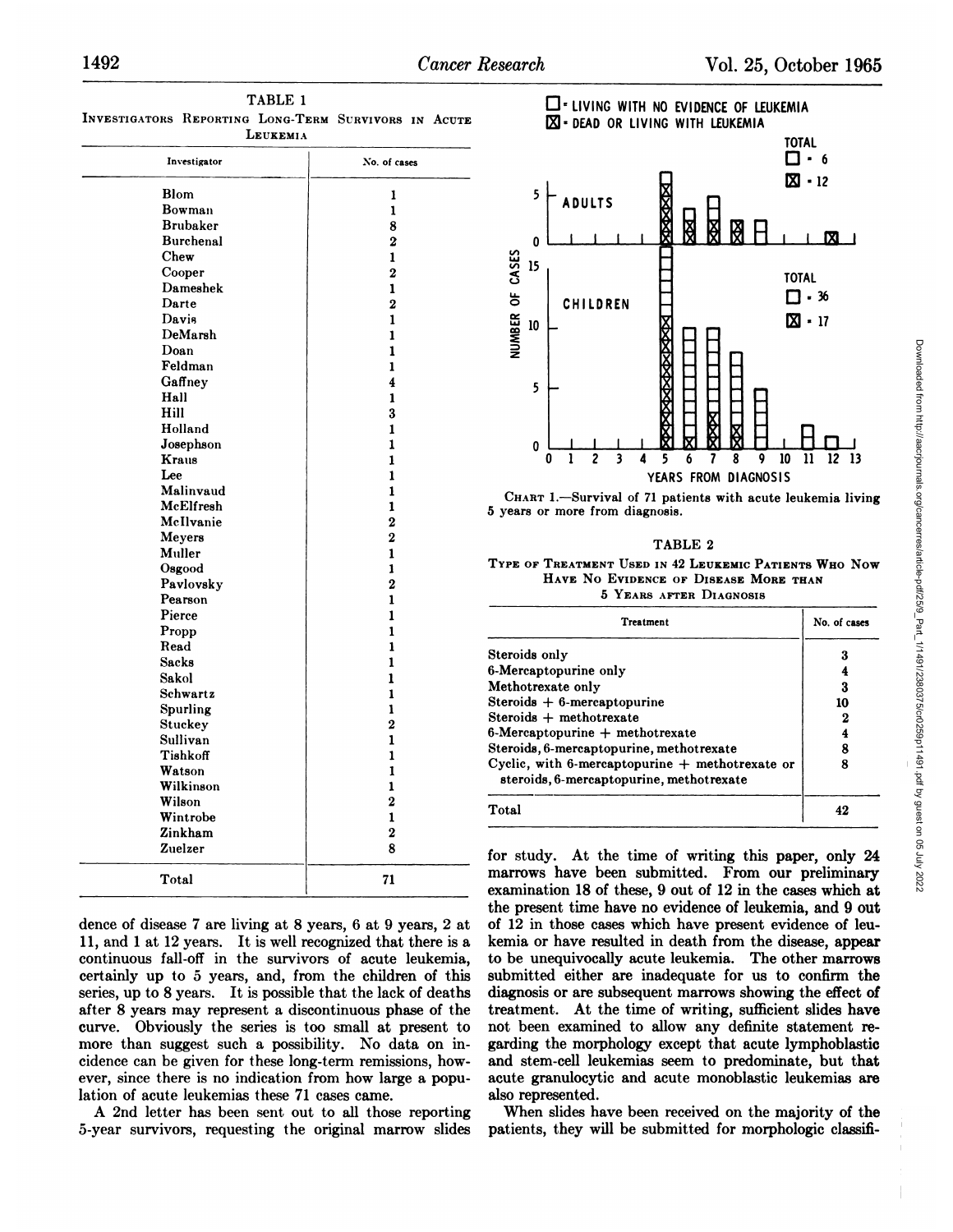cation to various groups of hematologists selected by the Acute Leukemia Task Force. Drs. Doan, Wintrobe, Dameshek, Zuelzer, and Brechen have consented to re view these slides.

Rough qualitative data on the treatment regimens were given for 42 patients now living with no evidence of disease and are broken down in Table 2. It is notable that all received either steroids, 6-mercaptopurine (6-MP), or methotrexate, or various combinations thereof, and that none needed cyclophosphamide or vincristine. Three remissions occurred on steroids alone, 4 on 6-MP only, and 3 on methotrexate only. In those who survived more than 5 years, but who either have evidence of leu kemia at present or have died of the disease, there was a tendency to use cyclophosphamide, other alkylating agents, vincristine, as well as various experimental agents when steroids, 6-MP, and methotrexate failed.

It is interesting to speculate why these cases should behave so differently from the usual cases of acute leu kemia. These differences may reside in the leukemic cell or in the host response to the disease.

First, let us consider the leukemic cell. Are the cells in these particular cases so sensitive to therapy that every leukemic cell is destroyed, so that none remains to develop resistance and produce a relapse? This does occur, for instance, in strains of transplanted mouse leukemia in which a high percentage of mice can be cured by certain of the phthalanilide and phthalamidine derivatives (2).

It is possible in some cases that with combination therapy the number of leukemic cells has been so lowered by 1 drug that cures can be accomplished by a 2nd. Skip per et al.  $(35, 36)$  and Goldin et al.  $(15)$  have shown in transplanted leukemia L1210 that curability depends directly on the number of cells inoculated. The fact that there appears to be a proportionately higher number of 5-year survivors in the 2 groups of cases treated with cyclic therapy by Zuelzer (42) and by Brubaker (1) supports this theory.

In some of the patients the development of resistance to 6-MP on 6-MP and azaserine may have caused an increased collateral sensitivity to methotrexate, so that the subse quent treatment with the latter drug was able to destroy all these resistant cells. The development of such in creased collateral sensitivity to methotrexate in strains of **L1210 leukemia made resistant to 6-MP has been demon** strated by Law et al. (25), and suggestive data for such increased sensitivity have been reported in patients by Ellison and Burchenal (9). The fact that in several children in this series, in whom remissions of over 4 years were produced by methotrexate, there had been a previous response followed by the development of resistance to **6-MP supports this possibility.**

In some patients it is possible that an altered host metabolism or excretion of the therapeutic agent might produce higher or more effective blood levels of the drug and so destroy cells which might not be killed by the blood levels obtained by similar dosage schedules in the usual patient.

Now let us consider the possibilities that differences in host reactions have contributed to these long-term sur vivals. There is a possibility, although not a necessity,

that mutant leukemic cells contain a new and foreign antigen. It is also well known that there are innate dif ferences in the ability of hosts to produce antibodies against foreign antigens. This theory might be subject to confirmation, if the sera of a few of these apparently healthy patients were tested against a broad spectrum of acute leukemic cells from many different patients.

It is possible that in some of the long-term survivors the disease may have been virus-induced and that in this manner a new antigen has been produced, as in the Rous sarcoma  $(41)$ , polyoma  $(16, 33, 34)$ , the SV 40 virus-induced tumors (8, 17, 24, 26), or the Gross virus-induced lymphoma (23). This possibility would be suggested by the appearance of one 5-year survivor among the 8 "Niles cluster" cases  $(20, 31)$  and by Pavlovsky's case (personal leukemia shortly after the patient and died of the disease.

culter" cases (20, 31) and by Paviovsky's case (personal<br>communication), in which a sibling also developed acute<br>leukemia shortly after the patient and died of the disease.<br>It is also theoretically possible that hyper-tro **It is also theoretically possible that hypertrophy of the** reticuloendothelial system by preexisting infections may influence the course of the disease. Such a situation due to hyperinfection with malaria or other parasites has been put forward by Edington (personal communication) to explain why the lymphosarcoma of the jaw (Burkitt's tumor) in African children grows only in localized tumors rather than progressing to a diffuse acute leukemia as so often occurs in generalized lymphosarcoma in Europe and America. Burkitt has also suggested (personal communi cation) that the percentage of patients with this African disease who have survived long periods without recurrence of the disease despite discontinuation of chemotherapy is considerably greater than in the acute leukemias (28). Perhaps in an occasional acute leukemia a moderately hyperplastic reticuloendothelial system might act to hold in check a disease already suppressed markedly by chemo therapy. Old et al. (29) have shown that nonspecific stimulation of immunologic activity by BCG infection inhibits the growth of certain transplanted tumors in mice.

Burkitt has reported (personal communication) that in none of his cases with complete regression has he ever seen recurrence at the site of the original lesion. This fact suggests that the recurrence may be due to the reinduction of a new tumorby a virus, and, since certain other studies (5) suggest that Burkitt's tumor is indeed associated with a virus, the long-term remissions occasionally seen in this tumor might also support the possibility of a virus-induced antigenic difference as mentioned in the preceding para graph.

Since during the initial stages of their disease most of the patients were on steroids or anti-metabolites, both of which are known to suppress the immune response, the difference in the host capacity to produce antibodies in the presence of such suppressors may be important. Since, however, this would be suppression of preexisting antibody rather than of the induction of an immune re sponse, the effect of drugs may not be important.

**A registry of these and all subsequently reported cases** of acute leukemia wifi be set up by the Acute Leukemia Task Force of the National Cancer Institute, Bethesda, Maryland, so that the names of the patients and the names and addresses of the doctors reporting them will be avail